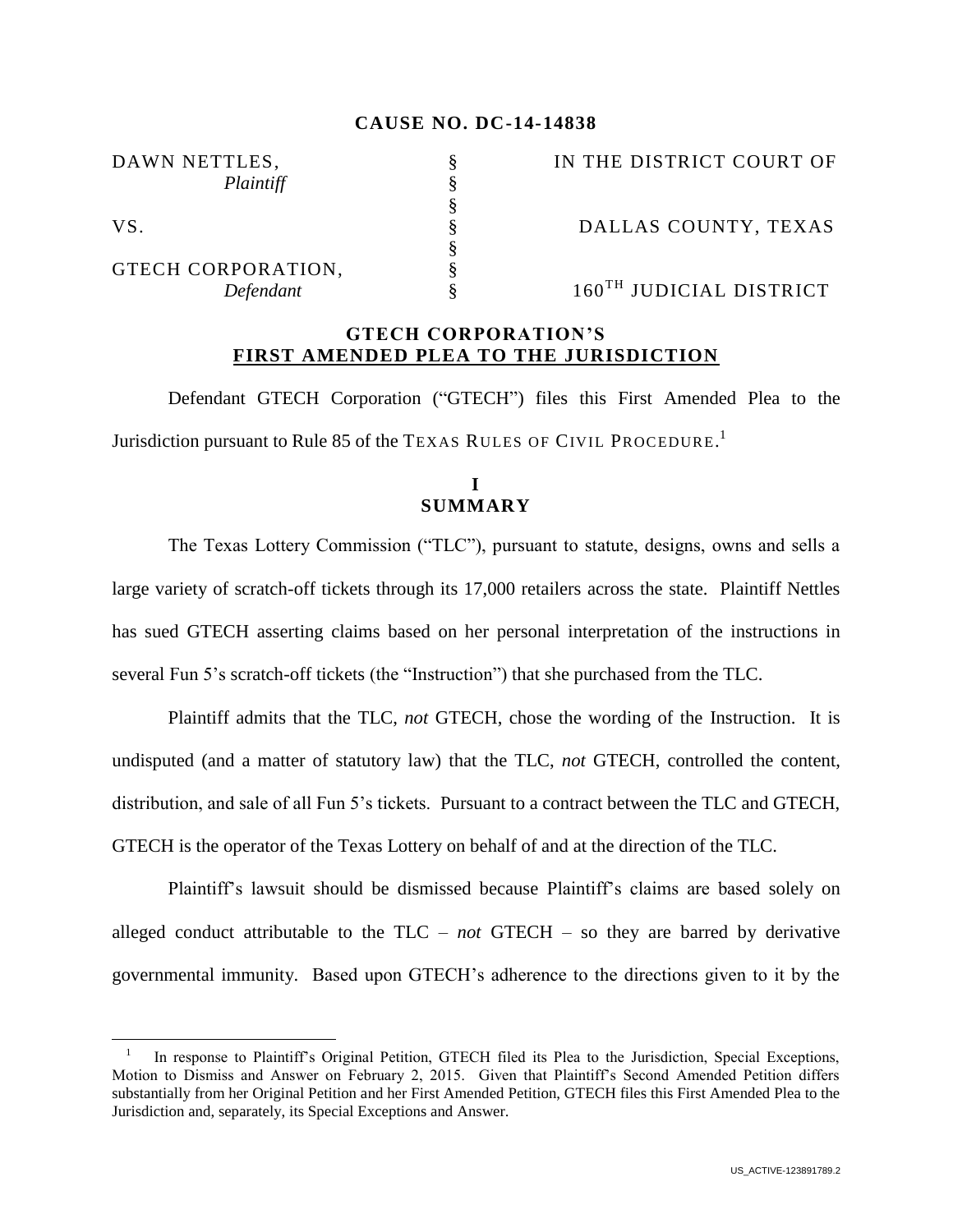TLC, Plaintiff has sued GTECH and the TLC for fraud, fraud by non-disclosure and has sued GTECH for aiding and abetting the fraud alleged to have been committed by the TLC. Plaintiff also seeks Declaratory Relief which will be the subject of a separate Plea to the Jurisdiction.

# **II ARGUMENT AND AUTHORITIES**

1. Plaintiff's lawsuit is premised on alleged conduct – the publishing of the Instruction – that was directed and controlled by an entity with governmental immunity, *i.e.* the TLC. Indeed, Plaintiff Nettles has judicially admitted that the TLC instructed GTECH to include the specific wording and money bag symbol that she claims was misleading and fraudulent. Plaintiff's lawsuit is thus precluded by derivative governmental immunity.

## **A. Plaintiff's lawsuit should be dismissed because her claims are based on alleged conduct attributable to an entity with governmental immunity.**

2. Private companies are shielded by governmental immunity to the extent their actions were directed by a governmental entity enjoying such immunity.*See K.D.F. v. Rex*, 878 S.W.2d 589, 597 (Tex. 1994); *see also Brown & Gay Engineering, Inc. v. Olivares*, 461 S.W.3d 117, 124-127 (Tex. 2015). *Yearsley v. W.A. Ross Construction Co.*, 309 U.S. 18 (1940) (contractor directed by federal government to construct several dikes was immune from claims resulting from damage caused by dikes and not their manner of construction).

3. Plaintiff's live petition leaves no room for doubt that the challenged conduct in this case was directed *by the TLC*. It was not GTECH's discretionary conduct. Specifically, Plaintiff judicially admits that:

> On May 12, 2014, *the TLC*, requested that GTECH change the parameters of Game 5 to provide that the winning Money Bag "\$" symbol in the 5X Box would be printed on both winning tickets and non-winning tickets. $2$

 $\overline{a}$ 

<sup>2</sup> Pl's 2nd Am. Pet. at ¶ 20 (emphasis supplied).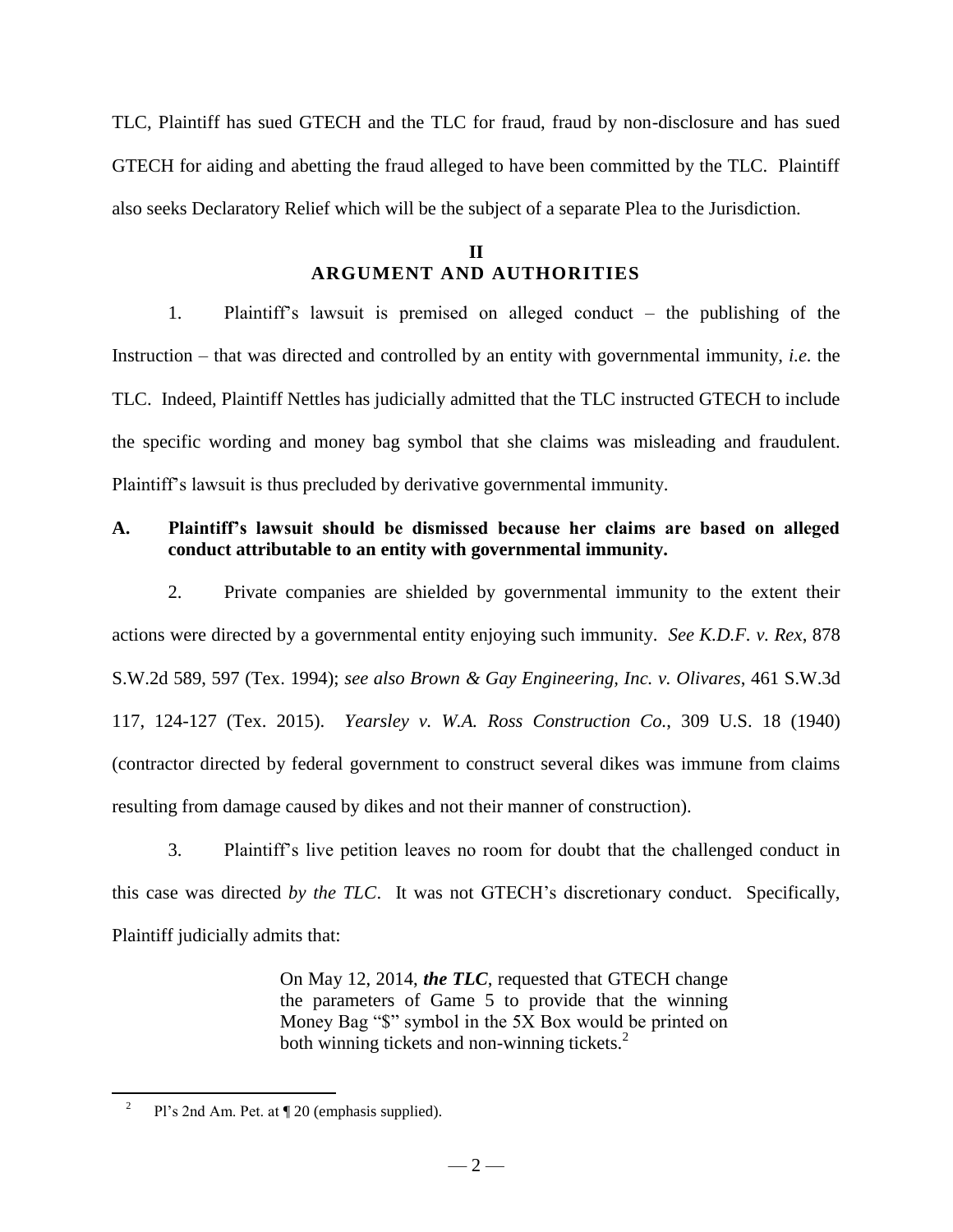Under the parameters for the game originally proposed by GTECH to the TLC, one hundred percent of the tickets that revealed a Money Bag "\$" symbol would be programmed into GTECH's computers as "winning" tickets."<sup>3</sup>

*At the request of the TLC*, GTECH changed the game's parameters and programmed its computers so that a significant percentage of the tickets that had not won the tic-tac-toe game would nonetheless reveal a Money Bag " $\mathcal{S}$ " symbol in the 5X Box.<sup>4</sup>

Plaintiff Nettles' theory is that GTECH should be held responsible for adhering to its contract with the TLC and following that government agency's instructions. Yet, this is precisely what derivative governmental immunity is intended to prevent.

4. Plaintiff has not alleged that GTECH deviated from what the TLC required of it in any way, or did anything other than carry out the TLC's express instructions. Her lawsuit is, therefore, barred.

5. Plaintiff is attempting to challenge the TLC's decisions by suing a contractor that merely carried them out. If Plaintiff Nettles were to prevail on this theory, governmental contractors would be placed between the Scylla of breaching their contract with the governmental entity that hired them and the Charybdis of potentially unlimited liability from disgruntled third parties.<sup>5</sup> The losers would ultimately be the citizens of Texas, who would have to pay more for governmental services.

6. Given Plaintiff's judicial admission that the challenged conduct at the center of this case was directed by the TLC, this Court should rule that Plaintiff's lawsuit is barred by derivative governmental immunity and should be dismissed.

 $\overline{a}$ 

<sup>3</sup> Pl's 2nd Am. Pet. at ¶ 21.

<sup>4</sup> Pl's 2nd Am. Pet. at ¶ 22 (emphasis supplied).

<sup>5</sup> Scylla and Charybdis is an idiom from Greek mythology which means being between two dangers, choosing either of which brings harm.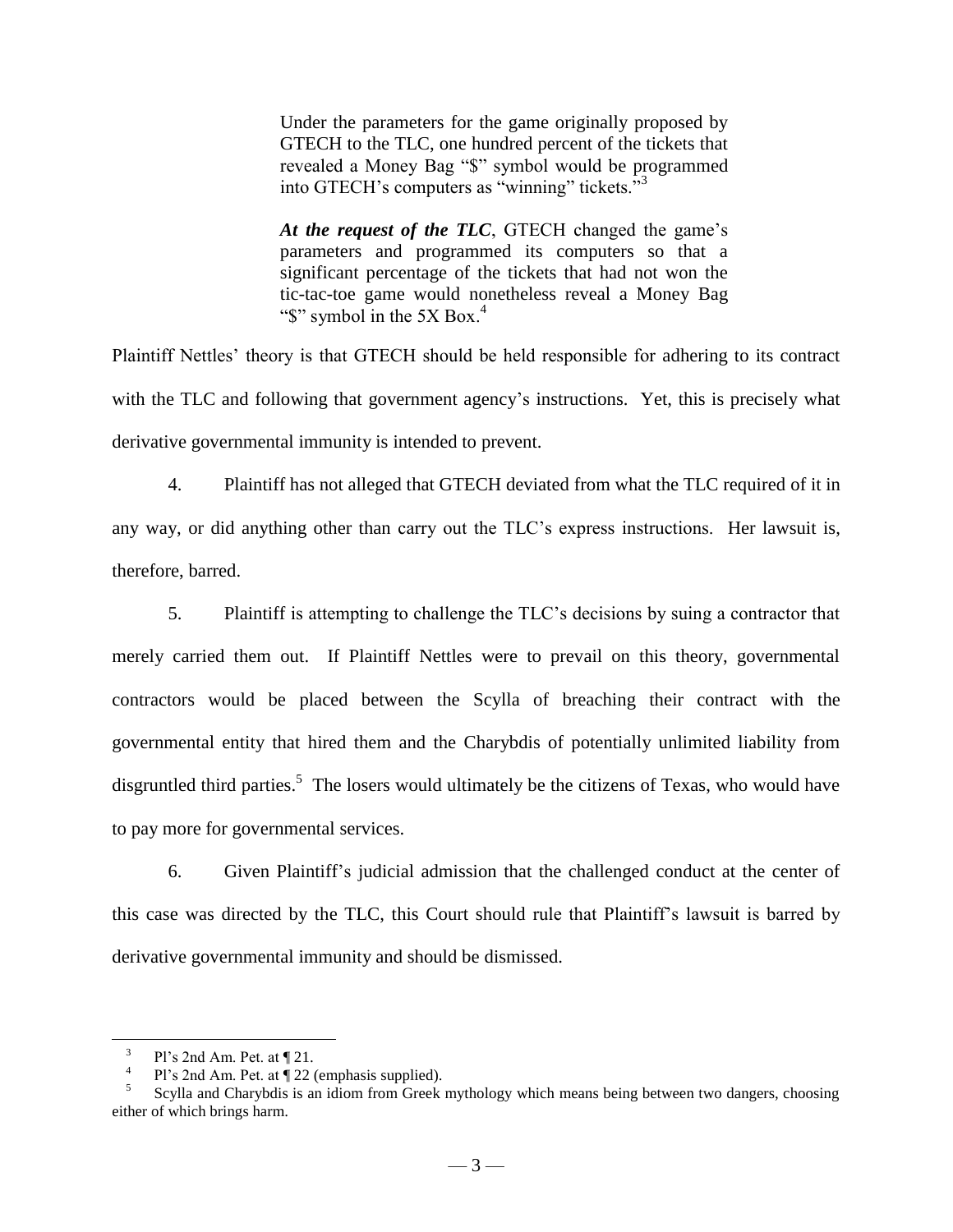### **III PRAYER**

GTECH Corporation respectfully requests that the Court dismiss Plaintiff's claims, that Plaintiff take nothing by reason of this suit, as well as such further and other relief, at law or in equity, to which GTECH may be justly entitled.

Respectfully submitted,

REED SMITH LLP

 */s/ Kenneth E. Broughton*

Kenneth E. Broughton State Bar No. 03087250 Francisco Rivero State Bar No. 24046725 Arturo Muñoz State Bar No. 24088103 811 Main Street, Suite 1700 Houston, Texas 77002-6110 Telephone: 713.469.3819 Telecopier: 713.469.3899 [kbroughton@reedsmith.com](mailto:kbroughton@reedsmith.com) [frivero@reedsmith.com](mailto:frivero@reedsmith.com) [amunoz@reedsmith.com](mailto:amunoz@reedsmith.com)

## ATTORNEYS FOR DEFENDANT GTECH CORPORATION